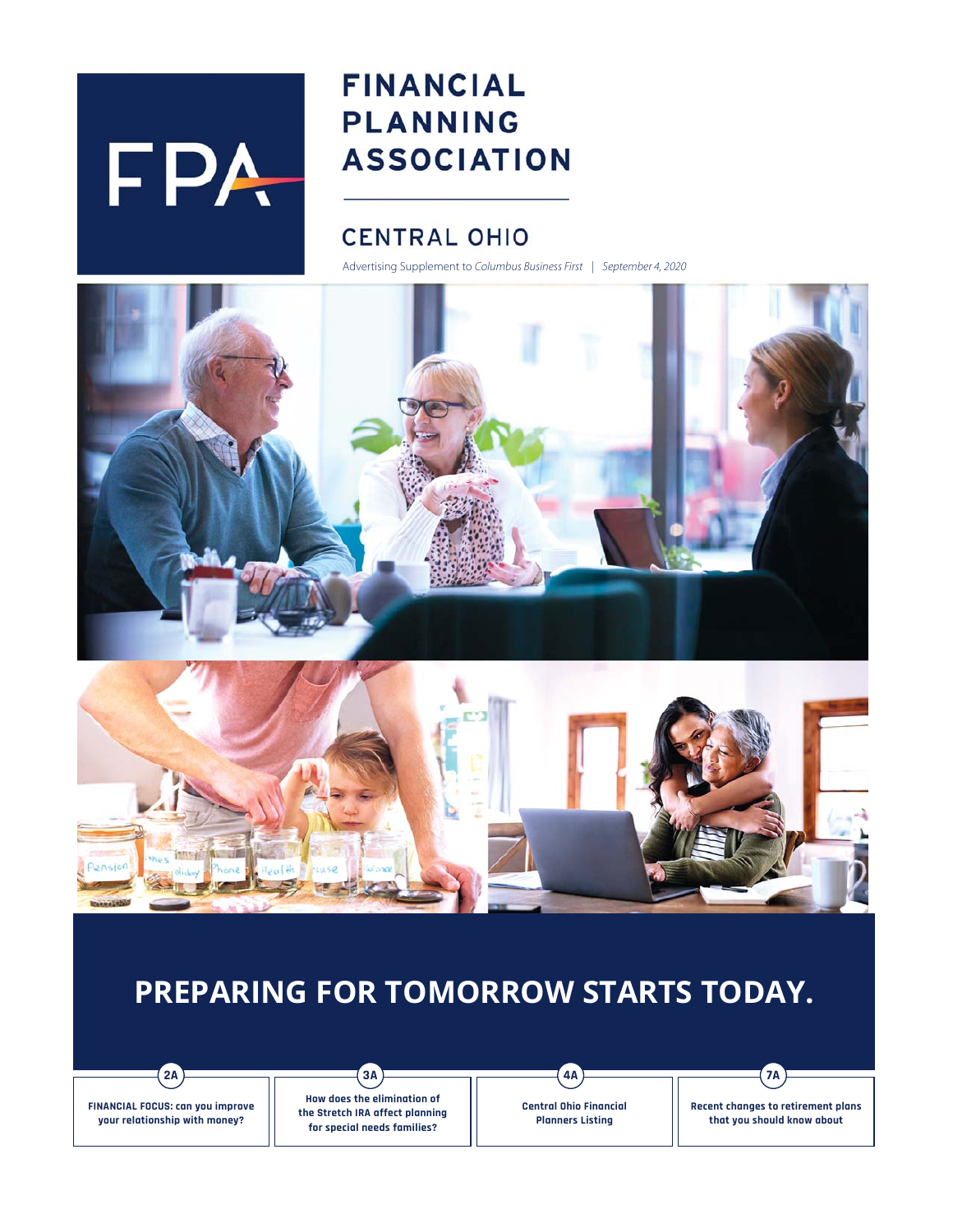## **Can buying a vacation rental be a good investment?**

So you had a great summer,<br>Sperhaps you stayed at your<br>lake/golf course or elsewhere. You o you had a great summer, perhaps you stayed at your favorite resort on the beach/ leave after a fantastic time and wonder "should we buy a place here, use it occasionally and rent it out the rest of the time?" The short answer is, it might be a great investment…if you don't care about your rate of return (\$) but that isn't everything.

Second homes rarely become good investments from a financial standpoint since usually the days or weeks that would yield you, the owner, the most rent are when you'd want to be using it yourself. If you want the flexibility to use this whenever you want AND you want to make some money, that flexibility goes two ways. If you own it and rent it occasionally, you obviously can't use it when it's being rented. And if you want to find a rental but the owner is using it, that's the same problem – it's not available.



With the availability of Air BnB (or similar) in about every desired location, price and size, you can usually find something that fits your needs. A key advantage of owning something is you do have more control since it is your second home. Often this means your furnishings, some clothes, perhaps toys (think golf clubs) are there waiting for you when you arrive. That's not the case with a rental, more like pot luck based on the owner's preferences.

What if you've found your ideal destination but you want to visit other places as well? The trouble here is you'll probably feel obligated to go to your "free" accommodations versus spending **If a person is looking at a second home or vacation property as an investment, it's best not to measure your rate of return only in dollars.** 

more money to go elsewhere.

Is there a hassle factor difference? Renting and owning have their own unique challenges. If you're renting, you may not get everything you thought you were and in the condition you expected. The good news is when your rental period ends, you drop off the key and your commitment ends. Owning is better for knowing what to expect but your commitment to the "investment" is 24/7/365. And when the nice quiet renter turns your place into a mosh pit, ouch!

What about a timeshare or fraction investment? The latter is where you buy an interest in an investment/ vacation property but is usually

limited to a smaller number of owners. Both can best be thought of things that strongly encourage you to take a vacation. We know many people that have been served very well by these programs. They've spent more time with family and friends than they would if they had to do more planning or risk their "free" stays.

If a person is looking at a second home or vacation property as an investment, it's best not to measure your rate of return only in dollars. There is also some value for the experience of using and owning it. Whatever you decide, keep creating new memories as an owner, renter or both!

## **FINANCIAL FOCUS: can you improve your relationship with money?**

In your life, you will have all<br>sorts of relationships – with<br>your family, your friends, your<br>co-workers, and even with civic n your life, you will have all sorts of relationships – with co-workers, and even with civic groups and charitable organizations you support. But have you ever considered another key relationship – the one you have with money?

Of course, this type of relationship has several aspects, such as saving, spending and investing. And your fellow Americans clearly face some challenges in these areas. For example, in a recent survey by financial services firm Edward Jones, only 21% of respondents reported that they feel happy when thinking about saving money, while 92% said they see room for improvement in their financial health. Yet only one in four plan to improve their spending habits. Furthermore, just 26% said retirement was a top savings priority.

If you share some of these concerns, what should you do? Here are a few suggestions:

• Identify your money-related emotions. Try to recognize the emotions you feel in connection



with saving and investing. Do you get nervous about spending? Does putting away money for the future give you satisfaction or not? Do you worry that you don't know how much you should be investing, or whether you're investing in the right way? Clearly, these types of questions can cause some anxiety – and, even more importantly, they may lead you to make poor decisions. Emotions are obviously closely tied to money – but they really should not play a big role in your spending, saving and investing choices.

• Develop a financial strategy. By developing a sound financial strategy, you can reduce moneyrelated stress and help yourself feel empowered as you look to the future. A comprehensive strategy can help you identify your goals – a down payment on a new home, college for your children, a

**Your financial strategy should incorporate a variety of factors, including your age, risk tolerance, income level, family situation and more.** 

comfortable retirement, and so on – and identify a path toward reaching them. Your financial strategy should incorporate a variety of factors, including your age, risk tolerance, income level, family situation and more. Here's the key point: By creating a long-term strategy and sticking to it, you'll be far less likely to overreact to events such as market downturns and less inclined to give in to impulses such as "spur of the moment" costly purchases. And without such a strategy, you will almost certainly have less

chance of achieving your important goals.

• Get an "accountability partner." Your relationship with money doesn't have to be monogamous – you can get help from an "accountability partner." Too many people keep their financial concerns and plans to themselves, not even sharing them with their partners or other family members. But by being open about your finances to your loved ones, you can not only avoid misplaced expectations but also enlist the help of someone who may be able to help keep you on track toward your short- and long-term goals. But you may also benefit from the help of a financial professional – someone with the perspective, experience and skills necessary to help you make the right moves.

Like all successful relationships, the one you have with money requires work. But you'll find it's worth the effort.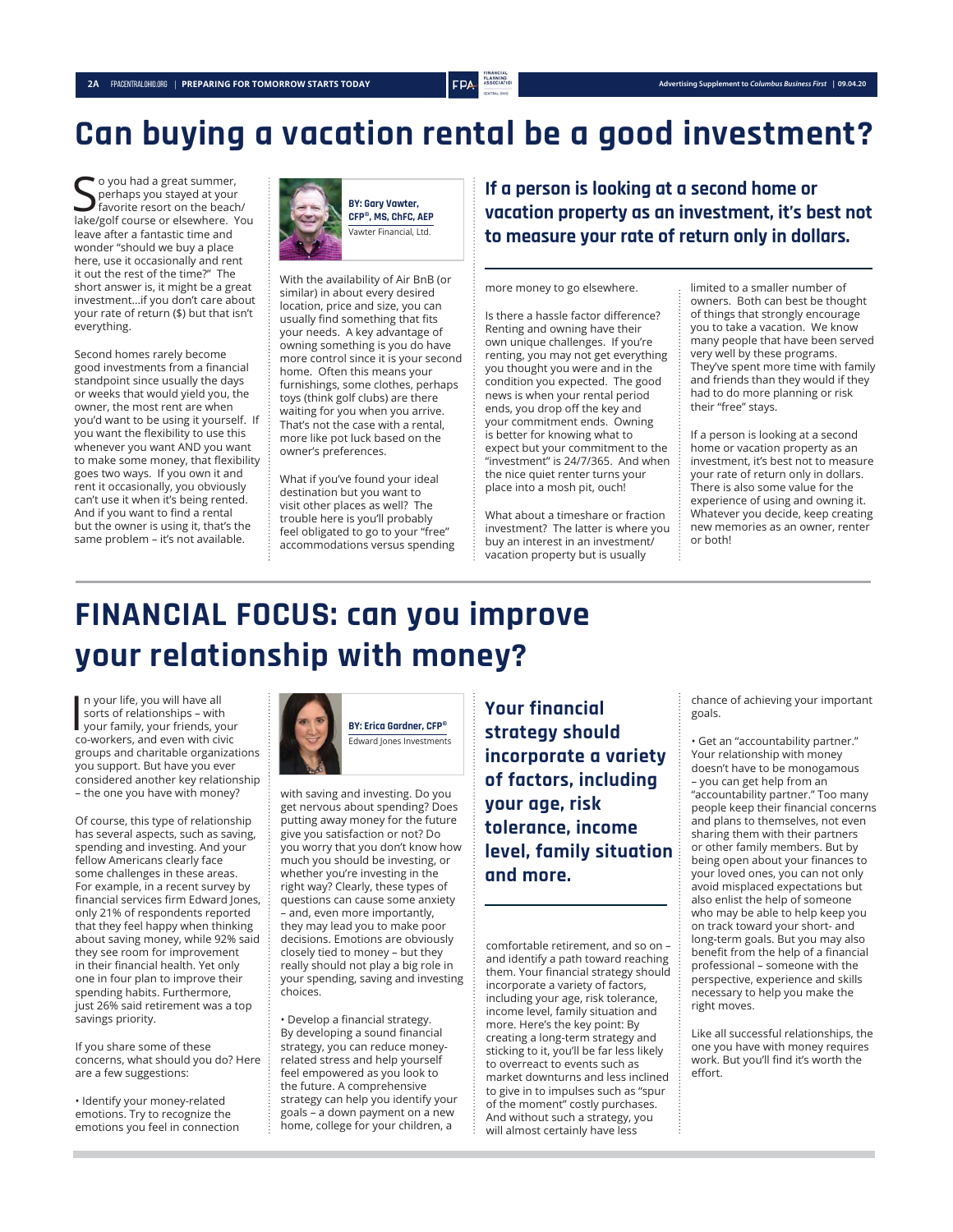## **It's time to sweat the small stuff**



**Andrew Keeler, CFP®** Keeler & Nadler Family Wealth

**We** all face obstacles, big<br>
and small, in our quest to<br>
accumulate wealth. Most of<br>
US overlook these small detractors and small, in our quest to us overlook these small detractors, having to make decisions in the heat of the moment, based on emotion, or simply because we don't know what questions to ask. Here I will point out three factors that can diminish our efforts to accumulate wealth.

**1. Investment Expenses:** There are types of erosional (yes, that's actually a word) expenses that act as a drag on the return on your investment portfolio. One is called an expense ratio. Whether you invest in index mutual funds or ETF's or mutual funds actively managed by an investment manager, you pay an expense ratio. This fee varies from 2% or more per year to as little as .03%. Some will argue that you get what you pay for-if the "star" manager can actively select a superior list of securities then they may overcome this 2% fee.



The trouble is that most managers cannot consistently do this. The reality is that most of the brightest minds on Wall Street cannot consistently get lucky enough to outperform the index to which they are compared. Think of it this way. If you could put Carl Lewis and Jesse Owens on the same virtual track and pit them against one another twenty times, it would be a toss-up who the winner would be. But what if you put a 200-pound rucksack on Jesse's back, then who do you think wins?

**2. Medical Surcharges:** If you are 65 or older, you may be in for a surprise when it comes to your Medicare Part B and Part D premiums. While the Part B premiums can be as low as \$144.60, they can be as high as \$491.60/ month. That's a \$317 difference, per month, per person. This means that a married couple may pay an extra \$7,608 per year for Medicare Part B alone. Over 25 years, that amounts to a \$190,200 loss of wealth. What choice do

you have, right? You should work with your financial advisor to consider strategies to "fly under the thresholds". These premium surcharges are based on your income two years prior. This means that you have the opportunity to modify your income looking ahead.

#### **3. Cash Back versus 0% interest**

**on a new car purchase:** The 0% financing, for as much as 84 months, is hard to say no to. But what about the "cash back" offer? Let's say that you are buying a car that costs \$40,000 total. You are offered 0% for 84 months or \$3,500 cash back. If you choose the 0% option, your payment is \$476, you pay \$40,000, and you own the car in seven years. If you decide to take the cash back offer, you finance \$36,500, you pay \$39,341 over five years, and you own the car.

Next time you are making a financial decision, take the time to sweat the small stuff. The little things can make a significant difference over time.

# **How does the elimination of the Stretch IRA affect planning for special needs families?**

**OREC A** recently passed Secure Act legislation was the elimination of resulting from the legislation was the elimination of the "Stretch IRA" provision which allowed beneficiaries to take IRA distributions over their life expectancy (as opposed to the life expectancy of the original owner) . Fortunately, individuals with disabilities are still able to stretch any inherited IRAs over the course of their lifetime; however, their siblings do not have this ability which poses a potential challenge for special needs families. This article discusses how the elimination of the stretch IRA will effect estate planning for special needs families.

**The Secure Act and Stretch IRAs**

The Secure Act has eliminated the stretch IRA for most new



beneficiaries starting January 1, 2020, with some key exceptions including disabled beneficiaries. For all other non exempted beneficiaries of IRAs, the proceeds from an inherited IRA needs to be completely withdrawn by the 10th year following the year of inheritance (aka "the 10 year rule"). Importantly, the inherited IRA can be completely emptied anytime within that ten year time period. Fortunately, the vast majority of individuals with disabilities will continue to be able to stretch their inherited IRAs, provided they have sufficient documentation (e.g.

doctor's note) showing that the person has a permanent disability that prevents gainful employment. In fact, individuals who share IRA proceeds from a trust with their siblings are slightly better off after the law change to the extent that the IRA for the individual is stretched now over their own life expectancy as opposed to the life expectancy of an older sibling.

#### **How the Secure Act Affects Estate Planning for Special Needs Families**

For families who do not have any typical children or who were intending to leave their inheritance exclusively for the benefit of the individual with disability, the new law has no effect on their estate planning. For those special needs families whose intention is to divide shares of the family estate through some mechanism, like a special needs trust, the law may prompt them to reconsider how those shares might be divided between siblings, since the "10 year rule" might have a significant effect on the future taxes of the beneficiaries. For example a family who has both Roth IRAs and regular IRAs to leave for their children, may want to redistribute more of the Roth IRAs to the typical children who maybe more likely to have greater future taxable income. Although tax planning should not be the primary concern in any estate plan, the change in the law should motivate families to reevaluate their estate plans to consider the tax implications of their trust or will on their loved ones.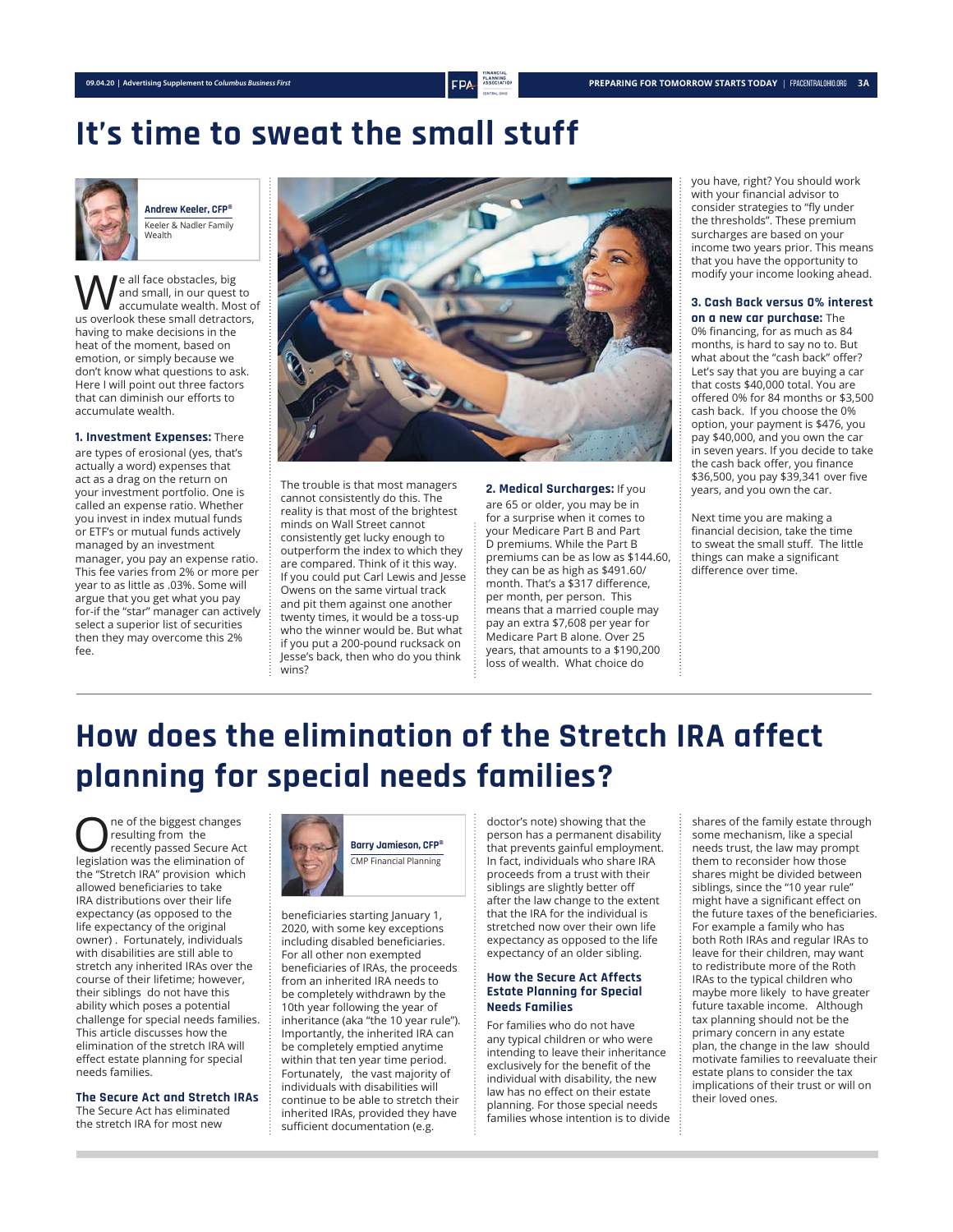| 4A |  | FPACENTRALOHIO.ORG   PREPARING FOR TOMORROW STARTS TODAY |
|----|--|----------------------------------------------------------|
|----|--|----------------------------------------------------------|



**4**<br>**4 FPA** *ASSEMTION RASPERING FOR TOMORROW STARTS TODAY <b>Advertising Supplement to <i>Columbus Business First | 09.04.20* 

| <b>Mark Aldridge,</b><br>CFP®, CFA, ChFC<br>Aldridge Financial<br>Consultants, LLC<br>(614) 824-3080<br>mark.aldridge@raymondjames.com | <b>Samantha</b><br>Anderson, CFP®<br>Budros, Ruhlin<br>& Roe, Inc.<br>(614) 481-6900<br>samantha.anderson@b-r-r.com        | AaronArmstrong,<br>CFP®, CFA<br>Budros, Ruhlin<br>& Roe, Inc.<br>(614) 481-6900<br>aarmstrong@b-r-r.com                                                  | <b>James Atkinson,</b><br>CFP®, AIF®, MPAS<br>Columbus Capital<br>(614) 656-1230<br>jim.atkinson@raymondjames.com                      |
|----------------------------------------------------------------------------------------------------------------------------------------|----------------------------------------------------------------------------------------------------------------------------|----------------------------------------------------------------------------------------------------------------------------------------------------------|----------------------------------------------------------------------------------------------------------------------------------------|
| Mark Beaver, CFP®<br>Keeler & Nadler Family<br>Wealth<br>(614) 791-4123<br>mark.beaver@keelernadler.com                                | <b>Geoffrey Biehn,</b><br>CPA, CFP®<br><b>Trinity Financial</b><br>Advisors LLC<br>(614) 848-7667<br>gbiehn@tfadvisors.com | Sonia Brinkman.<br>$CFP^*$<br>Budros, Ruhlin<br>& Roe, Inc.<br>(614) 481-6900<br>sonia.brinkman@b-r-r.com                                                | <b>Kurt Brown, CFA</b><br>PDS Planning, Inc.<br>(614) 481-8449<br>kbrown@pdsplanning.com                                               |
| <b>James Budros,</b><br>$CFP^*$<br>Budros, Ruhlin<br>& Roe, Inc.<br>(614) 481-6900<br>james.budros@b-r-r.com                           | Jane Callahan,<br>$CFP^*$<br>Frazier Financial<br>Advisors, LLC<br>(614) 793-8297<br>jcallahan@frazierfinancial.com        | <b>Christopher</b><br>Campbell, CLU®,<br>ChFC <sup>®</sup><br><b>Highland Capital</b><br>Brokerage<br>(614) 571-7687<br>ccampbell@highland.com           | <b>Jason Codrea,</b><br>CFP®, CMFC<br>Codrea Financial<br>(614) 452-8185<br>jason@codreafinancial.com                                  |
| <b>Connie Demers,</b><br>$CFP^*$<br>Demers Financial<br>Planning<br>(614) 451-4505<br>dfp@rrohio.com                                   | Daniel Due, CFP®,<br><b>CAP®</b><br>Budros, Ruhlin<br>& Roe, Inc.<br>(614) 481-6900<br>daniel.due@b-r-r.com                | Andrea Ellis, CFP®<br>Budros, Ruhlin<br>& Roe, Inc.<br>(614) 481-6900<br>aellis@b-r-r.com                                                                | Benj Foor, CFP®,EA<br><b>Frazier Financial Advisors</b><br>(614) 793-8297<br>EAbfoor@frazierfinancial.com                              |
| <b>Chandler</b><br>Fugate-Laus, CFP®<br>NorthAvenue LLC<br>(614) 210-3948                                                              | Erica Gardner,<br>$CFP^*$<br>Edward Jones<br>Investments<br>(614) 235-5419                                                 | Ryan Garland,<br>$C\bar{F}P^*$<br>Budros, Ruhlin<br>& Roe, Inc.<br>(614) 481-6900                                                                        | Paul Gydosh, Jr.,<br>$CFP^*$<br>Kensington Wealth<br>Partners Ltd.<br>(614) 431-4311                                                   |
| chandler@NorthAvenueFA.com<br>Brian Houts, CFP®<br>Frazier Financial A<br>dvisors LLC<br>(614) 793-8297<br>bhouts@frazierfinancial.com | erica.gardner@edwardjones.com<br><b>Rita Itsell</b><br>PDS Planning, Inc.<br>(614) 481-8449<br>ritsell@pdsplanning.com     | ryan.garland@b-r-r.com<br><b>Barry Jamieson,</b><br>CFP <sup>®</sup> , MA<br><b>CMP Financial Planning</b><br>(740) 815-3969<br>MAbarry@cmpfinancial.com | paul.gydosh@lfg.com<br>Jessica Kanoski<br>Keeler & Nadler Family<br>wealth<br>(614) 791-4123<br>jessica.kanoski@keelernadler.com       |
| William Kay,<br>CFP <sup>®</sup> , AAMS<br>Edward Jones<br>(614) 856-0856<br>bill.kay@edwardjones.com                                  | <b>Andrew Keeler,</b><br>$CFP^*$<br>Keeler & Nadler<br>Family Wealth<br>(614) 791-4123<br>andy.keeler@keelernadler.com     | Robert Keidan,<br>$CFP^*$<br>Keidan Financial<br>Consultants, LLC<br>(614) 469-5003<br>bob@keidanfinancial.com                                           | Scott Kidwell, CFP®<br>Budros, Ruhlin<br>& Roe, Inc.<br>(614) 481-6900<br>skidwell@b-r-r.com                                           |
| <b>Michael Kline,</b><br>$CFP^*$<br>Budros, Ruhlin<br>& Roe, Inc.<br>(614) 481-6900<br>michael.kline@b-r-r.com                         | Jessica Lee, CFP®<br>Budros, Ruhlin<br>& Roe, Inc.<br>(614) 481-6900<br>jessica.lee@b-r-r.com                              | Laurie Licata, CFP®<br>PDS Planning, Inc.<br>(614) 481-8449<br>llicata@pdsplanning.com                                                                   | Whitney Logan,<br>CFP®, CLU, ChFC,<br><b>CRPS</b><br>Logan Financial<br>Group, LLC<br>(614) 442-0214<br>whitney.logan@raymondjames.com |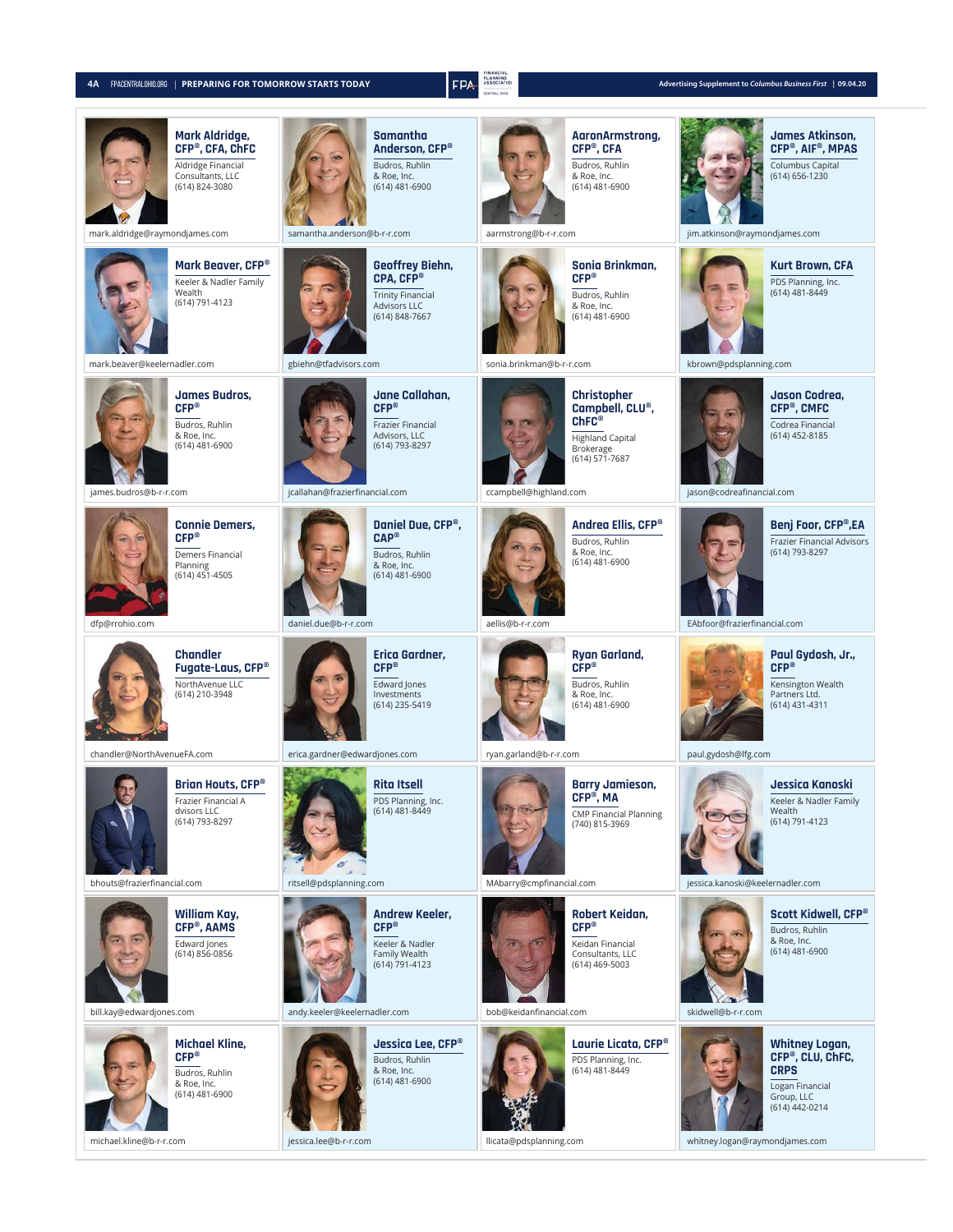

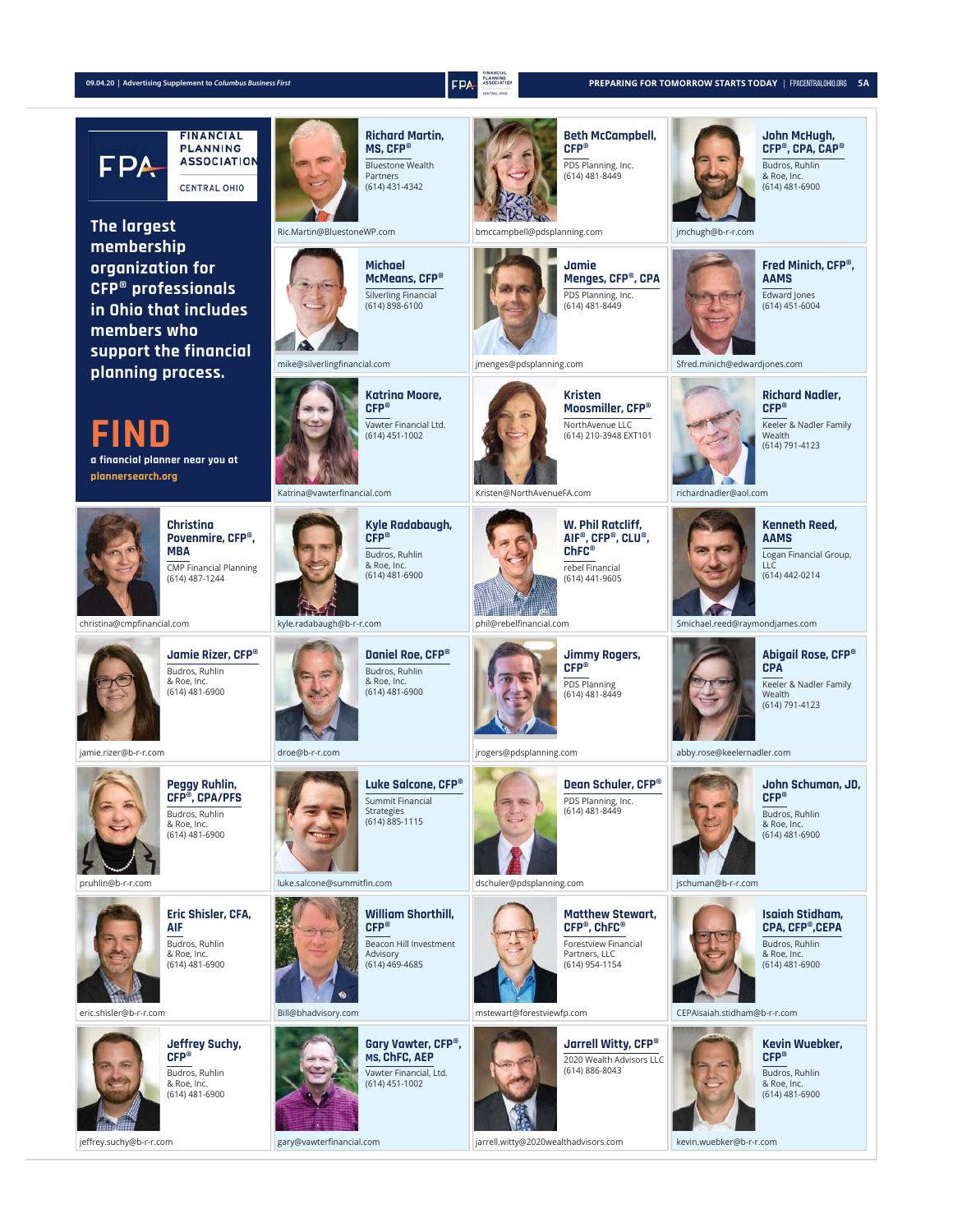## **What's in a plan?**

Many new clients are<br>surprised by the bre<br>comprehensive financial plan surprised by the breadth and depth of what comprehensive financial planning really entails. They usually start off looking for someone to help them with their investments, but investment management is just one of many areas a financial planner should be helping you with. The following is an overview of some of the most important topics that are covered with a comprehensive financial planner.

**Tax Planning:** No one wants to pay more taxes than they have to and with proper planning it's possible to reduce taxes paid over your lifetime. The goal is to reduce taxes during high-income years and defer to lower-income years, thus paying at a lower rate. You may already be using one of the most common vehicles used for this tactic: a 401(k).

**Education Planning:** With the cost of higher education soaring, it is important to define your goals and get a plan in place early. Saving systematically, in the right accounts, with the right investments, can be the difference between student loans and graduating debt free.



**Insurance Planning:** Determining what types of insurance a family should have in place is an important topic for all comprehensive plans. Do you need life, disability, or longterm care insurance? The answer is typically related to your stage of life. Is your property and casualty policy appropriate and sufficient, or are you lacking coverage or paying for things you don't need? How much life insurance do you need if you have a family? These are all questions a financial planner should regularly explore with their clients.

**Retirement Planning:** When does continuing to work become optional? One of the most important aspects of when you can retire is how much money you need per month, and many people have difficulty answering that question. Your financial planner should not only help you determine how much you need to get there, but how to

prepare for changes along the way.

**Estate Planning:** According to AARP, only 32% of the population has a Last Will. To avoid your estate ending up in probate, have an estate attorney draft appropriate estate documents. Once these documents are in place, a financial planner should help make sure beneficiary designations on accounts are updated. They may help you add "Transfer on Death" designations to local bank accounts, vehicles and homes. Continue to review your plan regularly, (about every 5 years or after major life events) to ensure your wishes and estate plan remain current.

#### **Investment Management:**

Anyone can pick a stock, but a good financial planner helps you determine how much of your money should be in safe assets - like cash and bonds - and how much should be invested for longterm growth – stocks – based on your goals. Understanding which type of investments to hold in your retirement accounts versus an after-tax account can save you hundreds or even thousands of dollars a year.

**MEET THE** 

**Understanding which type of investments to hold in your retirement accounts versus an after-tax account can save you hundreds or even thousands of dollars a year.** 

Much of the above planning goes on behind the scenes. The majority of client meetings should be spent getting to know client's family, work, fears, and aspirations so planners can help them achieve their goals. A financial planner can't help you get to where you want to be if they don't know where you're going.



Investments • Taxes • Retirement *vawterfinancial.com*



(614) 791-4123 **Bob Franz, CRC®, MPAS®** Programs Director Alexander Financial

Planning (614) 538-1600





**CLU®, ChFC®** Government Relations Director rebel Financial (614) 441-9605





**Adria M. Rosebrock, CFP®** Chair-Immediate Past President

Hamilton Capital, LLC (614) 273-1000

**Kevin R. Clark, CFP®, CIMA®** Career Development Director Ameriprise Financial (614) 396-4043

**Greg Johnson, CFP®, CAP®, RICP®** Membership Director Compass Financial Group (614) 791-0093





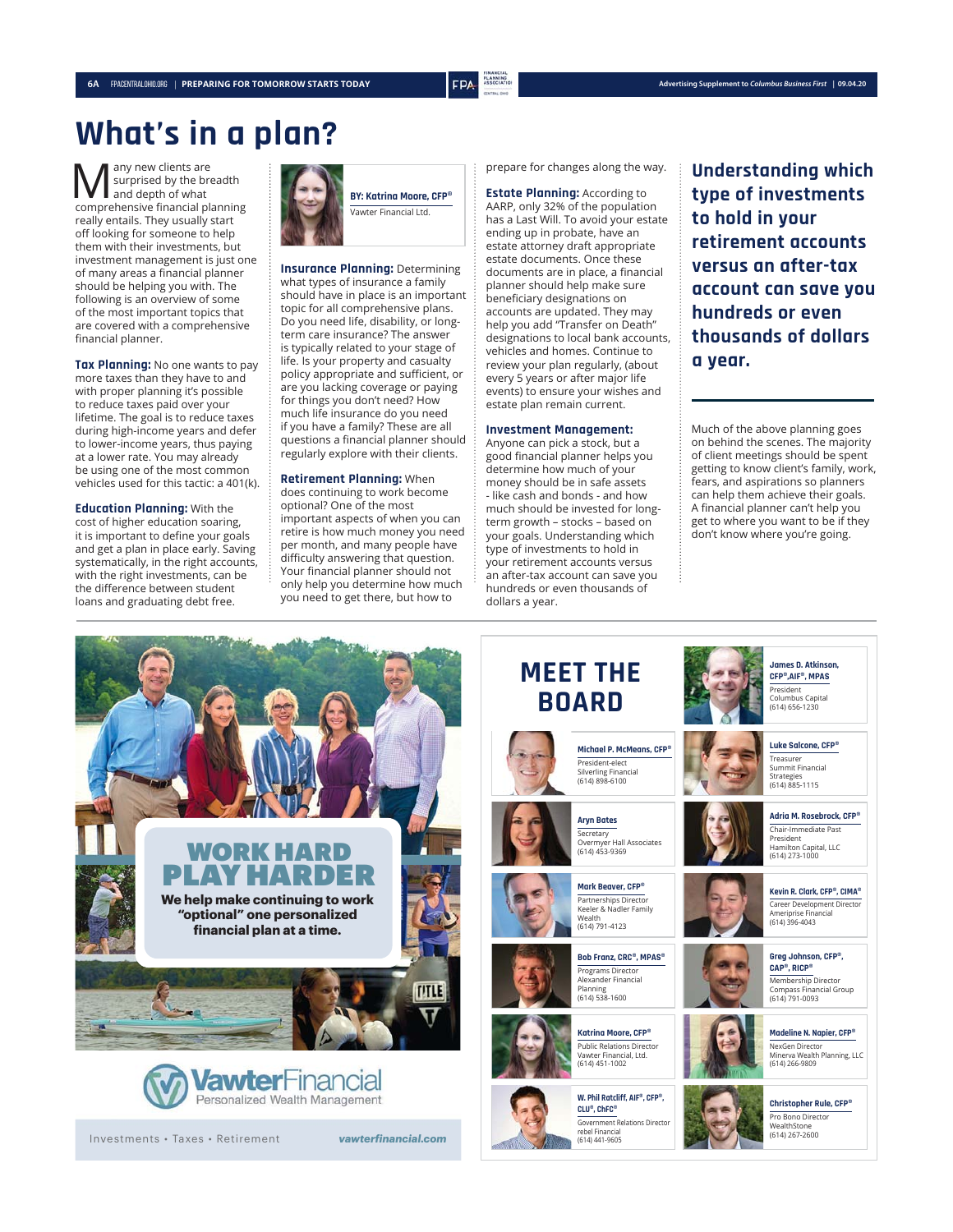## **The impact of the new SECURE Act**

n the 11th hour of 2019, Conq<br>passed a new law called the<br>Setting Every Community Up<br>for Retirement Enhancement n the 11th hour of 2019, Congress passed a new law called the for Retirement Enhancement ("SECURE") Act. Let's look at some of the changes that might have the greatest impact on individuals and families.

#### **Required Minimum Distribution (RMD) starting age is now 72**

70 ½ has long been the starting age for RMDs. Following that age, the IRS required you to take distributions from IRAs, 401(k)s and similar retirement accounts and hence, pay tax on it each year. The SECURE Act moves this starting age back a year and half to 72.

*\*Important note: If you turned 70 ½ in 2019, you would still need to take RMDs this year. Although, due to the passing of the CARES Act, RMDs are not required for 2020.* 

This move makes sense. It's never changed since RMDs have been in



existence and yet people are living longer in retirement these days. With this extra amount of time, it could give you an opportunity to be in a more favorable tax position before you are required to take money out (through Roth conversions or charitable giving for example).

*\*Important note: Qualifi ed Charitable Distributions (QCD) are still allowed starting at age 70 ½ (not pushed back to 72).*

#### **Inherited Retirement Accounts must be fully distributed within 10 years**

Inheritors of retirement accounts also have RMDs, no matter what age they inherit the account(s). Until now, beneficiaries would typically choose to base their distributions off their age and life expectancy, meaning the younger you are, the smaller you're required to take. With the SECURE Act, beneficiaries will now have to distribute the entire account within 10 years.

This would mean a dramatic increase in taxable income in some cases. For example, under the old rule if you inherited an IRA at age 50, you would have to withdraw about 3% in the first year (about a third of the account over ten years). Now, you would need to withdraw three times that amount, producing much more taxable income that you may not want.

*\*Important note: This new rule does not include anyone who inherited retirement accounts prior to 2020; you would be grandfathered under the previous law. Also, this only applies to non-spouse beneficiaries. A spouse can still inherit a retirement account and use their own life expectancy as in previous years.*

These are just a couple of the major changes that have come with the new SECURE Act. Others affect business owners that offer 401(k) plans for employees including certain tax incentives and opening the door for annuities within retirement plans.

So much has happened in 2020, including another Act (the CARES Act) that these new rules are not necessarily top of mind. However, they will have a big impact on many families and present opportunities and challenges for financial plans. It's a great time to talk with your advisor and see how these changes affect your unique situation.

## **Recent changes to retirement plans that you should know about**

**W** ith the overwhelming<br>
has been thrown at us t<br>
year related to the Coronavirus, amount of information that has been thrown at us this you may have missed seeing the sweeping changes to retirement plans that have been enacted recently. Here's a summary of some of the most important provisions.

The SECURE Act, which was signed into law on December 20, 2019 and effective January 1, 2020 came with these changes:

It raised the age for Required Minimum Distributions (RMD) from most retirement plans and raised the age for contributions to IRAs.

1) Under prior law, once someone reaches the age of 70.5 they are forced to take annual minimum distributions from most types of retirement plans (with the exception of Roth IRAs). The new law raises that age to 72 for those that were born on July 1st, 1949 or later.

2) The ability to make contributions to an IRA ceased at the age of 70.5 under prior law. Now, that has been repealed. As long as



you are working and have earned income you can continue to make contributions to your IRAs.

While the above were welcome changes to IRA owners, the SECURE Act, unfortunately, also came with a major disadvantage. It repealed the "stretch IRA", which was an estate planning strategy that allowed nonspouse beneficiaries of IRAs to take minimum annual distributions over their life expectancy. That effectively allowed them to spread out the tax liability over a long period of time, allowing the funds to grow in a tax-deferred environment along the way. With a few exceptions, the new law requires non-spouse beneficiaries to withdrawal all funds from inherited IRAs within 10 years.

The CARES Act was signed into law on March 27, 2020. Notable changes to retirement plans are as such:

**If you already took your RMD before the law went into effect, you may be able to put the funds back. This is tricky, so you'll want to consult with your advisors.**

Those Required Minimum Distributions we discussed above are suspended for 2020. This includes RMDs from all IRAs, 401(k) s and 403(b) plans. If you already took your RMD before the law went into effect, you may be able to put the funds back. This is tricky, so you'll want to consult with your advisors.

Under most circumstances, if you withdraw money from a retirement plan before the age of 59.5 there is generally a 10% tax penalty

associated with those withdrawals. The CARES Act waves that penalty for withdrawals up to \$100,000 in the year 2020 for people who are impacted by COVID-19 (due to layoff, reduced work hours, sickness). The IRS will allow you to pay the income tax owed on the distribution over a three-year period of time. Furthermore, those distributions can be re-contributed to an eligible retirement plan within three years.

The CARES Act also includes a provision that allows participants in company retirement plans (such as 401(K)s), who are impacted by COVID-19, to borrow 100% of their vested balance, up to a maximum of \$100,000. Furthermore, upon request, repayments due on outstanding loans can be deferred for up to 12 months.

These are just a few of the new rules enacted. As always, you should do further research and consult with your advisors to see how they may affect you.